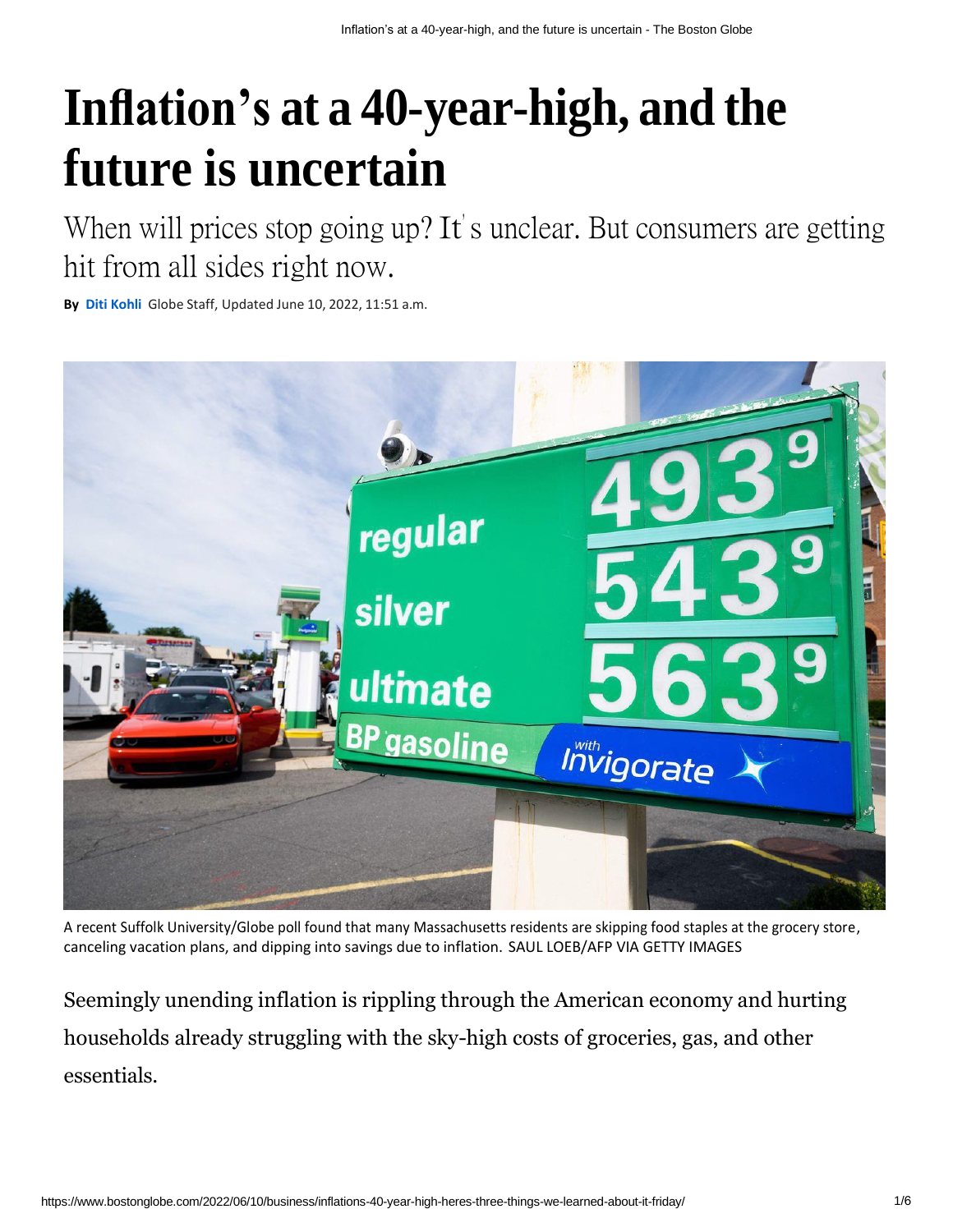Friday brought another reminder of just how bad it is.

New figures released by the Bureau of Labor Statistics showed prices have climbed by 8.6 percent since May 2021. Just from April to May, the consumer price index — a federal metric measuring what people pay for goods and services — jumped 1 percent, far faster than was typical pre-pandemic. Even so-called core inflation, which excludes volatile commodities such as food and gas, sits at 6 percent.

The "1970s called, and it wants its inflation back," wrote analysts at TD Securities. "There is no room to sugar coat this."

Or as Boston College economics professor Brian Bethune put it: "We are in the worst of the worst right now."

The figures dampened hopes from economists and the White House that inflation would finally begin to cool after surging over the past year. In April, monthly increases appeared to be tapering off, and another key inflation gauge saw its first [slowdown](https://www.bostonglobe.com/2022/05/27/business/key-inflation-gauge-slowed-still-high-63-percent-over-past-year/?p1=BGSearch_Overlay_Results&p1=Article_Inline_Text_Link) since November 2020.

[But now comes a fresh reminder of the fastest price increases in 40 years, renewed fears](https://www.bostonglobe.com/2022/05/21/nation/it-will-be-miracle-if-we-can-avoid-recession-more-bad-economic-news-stalks-biden-democrats/?p1=Article_Inline_Text_Link) [of an upcoming recession, and predictions of more aggressive interest rate hikes from](https://www.bostonglobe.com/2022/05/21/nation/it-will-be-miracle-if-we-can-avoid-recession-more-bad-economic-news-stalks-biden-democrats/?p1=Article_Inline_Text_Link) [the Federal Reserve. The stock market reacted accordingly, with major indexes tumbling](https://www.bostonglobe.com/2022/06/10/business/stocks-tumble-wall-street-shudders-after-inflation-worsens/?p1=Article_Inline_Text_Link&p1=Article_Inline_Text_Link) [nearly 3 percent Friday.](https://www.bostonglobe.com/2022/06/10/business/stocks-tumble-wall-street-shudders-after-inflation-worsens/?p1=Article_Inline_Text_Link&p1=Article_Inline_Text_Link)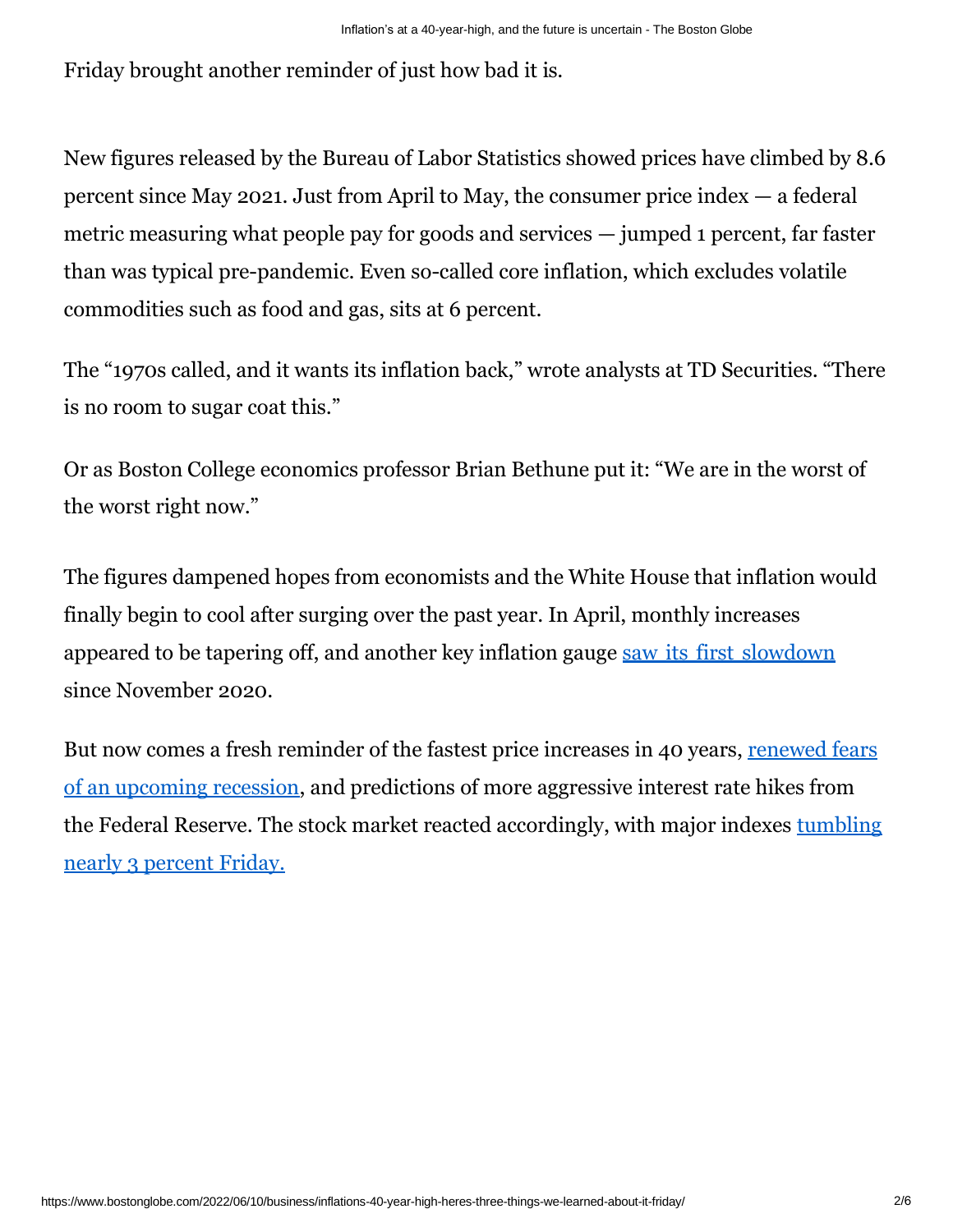## **The annual percentage change in prices since May 2002**



It's hitting consumers from all sides. Grocery bills have risen at an annual rate of more than 10 percent for several months. Dairy rose 2.9 percent from April to May, the bureau found, the largest monthly uptick since July 2007. Meat, poultry, fish, and eggs rose by at least 1.1 percent in a month.

Then there's gas. The average price for a gallon in Massachusetts hit \$5 Tuesday, and

[AAA reported](https://gasprices.aaa.com/) that the nationwide average reached a record \$4.98 Friday. That's below the record of \$5.50 in July 2008, after adjusting for inflation, but still shockingly high.

And energy costs, up 34.8 percent in a year, directly affect shipping and transportation, fueling the upward spiral in prices.

What most worries Austin Litvak, the director of investment research at Boston's O'Brien Wealth Partners, is steep cost increases in "less price-sensitive markets" — think housing, recreation, and medical care.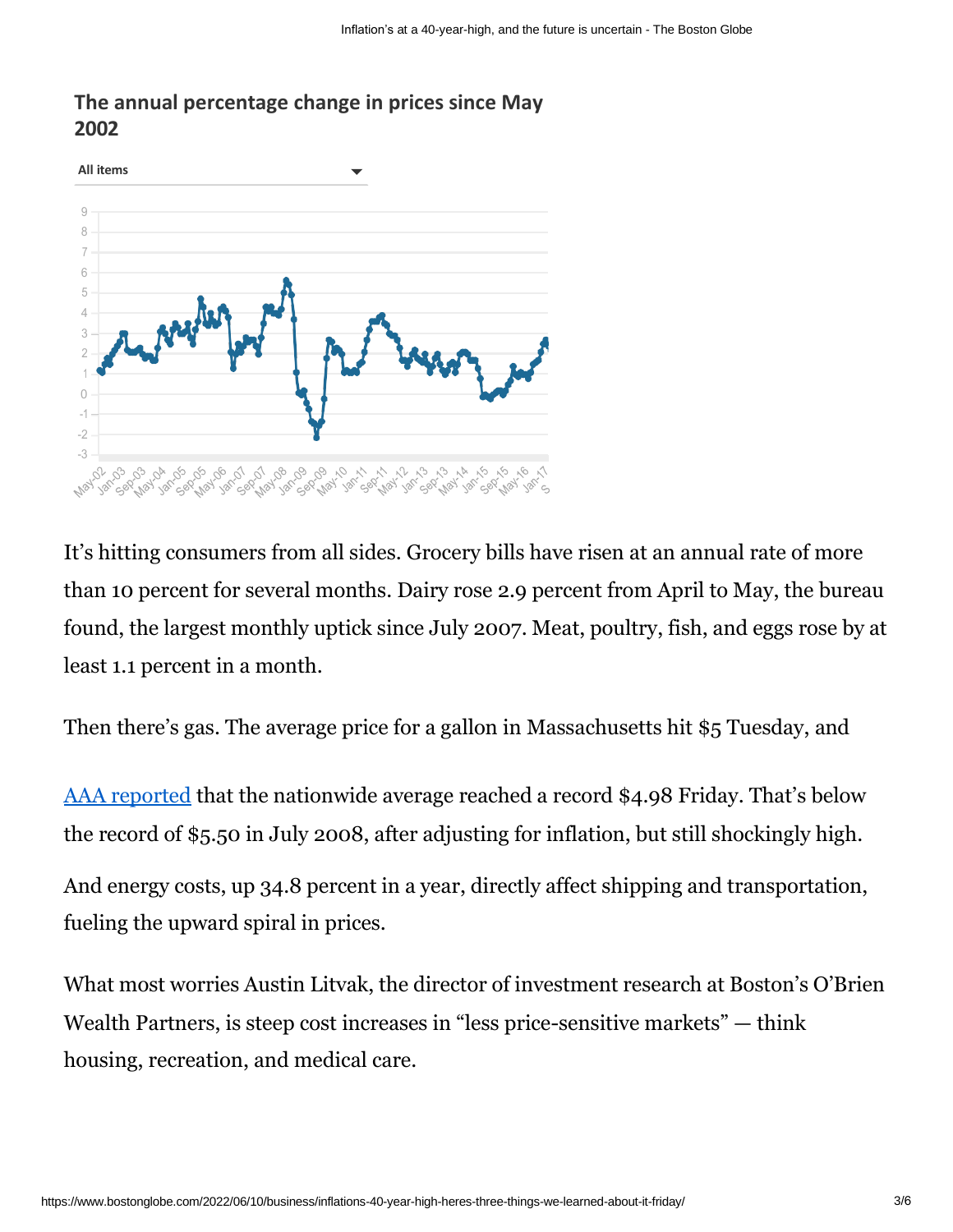"Inflation trends in these markets tend to be more sustained," he wrote, suggesting those higher prices may stick around.

And the brunt of the soaring sticker prices is hitting low-income families hardest. A recent [Suffolk University/Globe poll](https://www.bostonglobe.com/2022/05/17/metro/i-was-middle-class-now-i-feel-like-im-poverty-line-inflation-is-hitting-mass-residents-painfully-hard-despite-rosy-big-picture-stats/?p1=BGSearch_Overlay_Results&p1=Article_Inline_Text_Link) found that many Massachusetts residents are skipping food staples at the grocery store, canceling vacation plans, and dipping into savings due to inflation. Nearly one in three households does not have enough to eat, a new [Greater](https://www.bostonglobe.com/2022/06/06/business/hunger-rise-mass-aid-ends-food-costs-soar/?p1=BGSearch_Overlay_Results&p1=Article_Inline_Text_Link) Boston Food Bank report found.

"Between price increases within food and gas prices and utilities, this becomes very financially challenging," a participant in the food bank's survey said.

Bethune called the higher prices "a regressive tax" on households with less money in the bank.

"People with lower incomes typically drive older cars that guzzle more gas," he said. "They are more dependent on food and fuel as part of their overall basket of goods. Higher-income people — they're less exposed."

The causes, at this point, have become all too familiar. For months now, officials have pointed to high consumer demand, pandemic supply chain disruptions, and the Russian invasion of Ukraine as the reasons for the all-around increases.

Many wealthier households are continuing to spend more than \$2 trillion in additional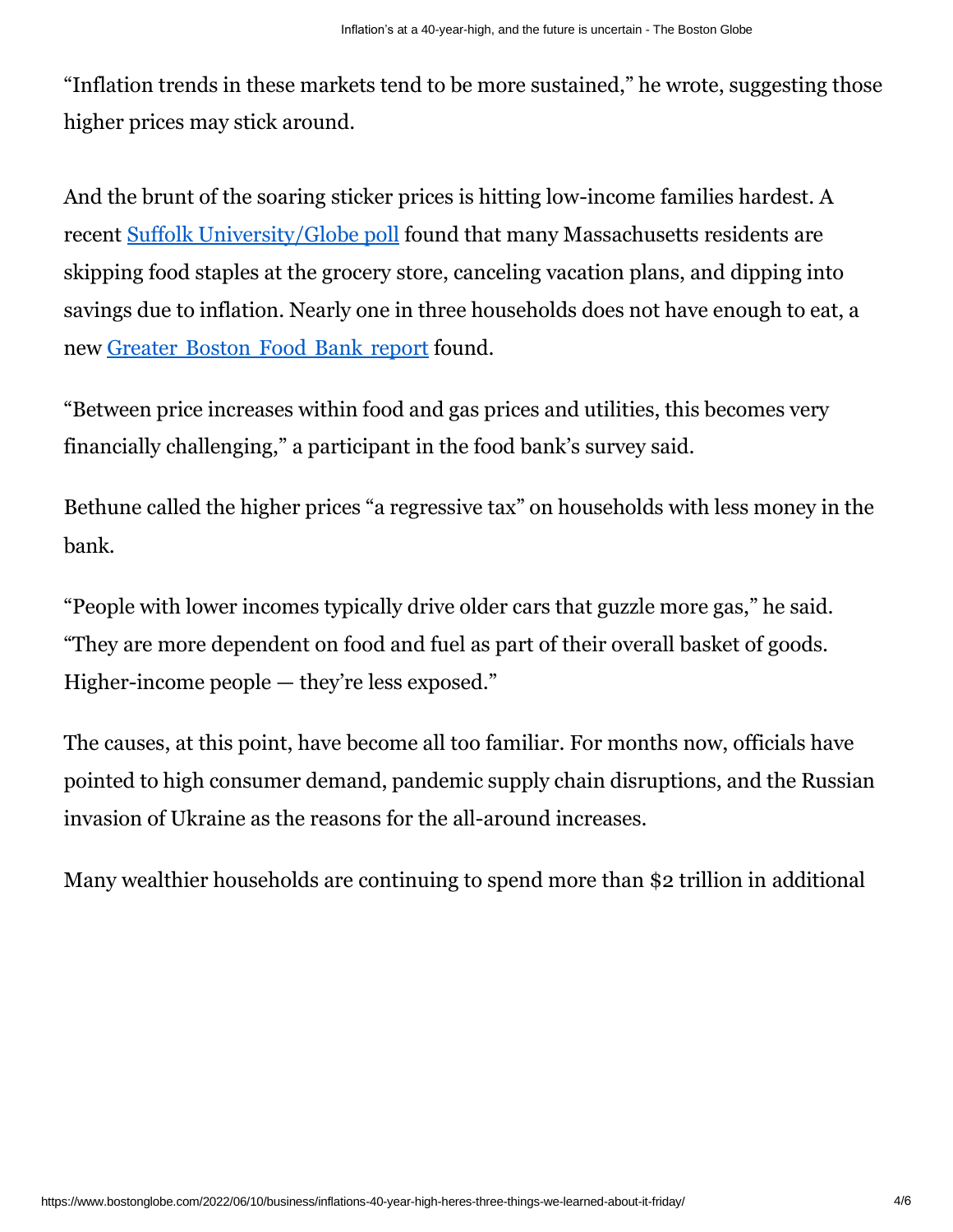savings they collected during the pandemic. Some retailers, including [Target,](https://www.bostonglobe.com/2022/06/07/business/target-sinks-after-cutting-profit-view-over-inventory-pain/?p1=BGSearch_Overlay_Results&p1=Article_Inline_Text_Link) have

reported excess inventories. To Bethune, those are "an early sign that bottlenecks are easing."

With the warm weather upon us, demand for travel and summer activities is growing, [pushing up prices for airfare and hotels. Restaurants are](https://www.bostonglobe.com/2022/06/06/business/two-years-after-lockdown-theres-little-good-news-restaurants-still-survival-mode/?p1=BGSearch_Overlay_Results&p1=Article_Inline_Text_Link) grappling with rising food costs for [everything](https://www.bostonglobe.com/2022/06/06/business/two-years-after-lockdown-theres-little-good-news-restaurants-still-survival-mode/?p1=BGSearch_Overlay_Results&p1=Article_Inline_Text_Link) from chicken to wine, and are passing at least some of those on to customers. Wages are increasing, too, though not as quickly as prices.

The only glimmer of good news lies within the supply chain, where longstanding issues seem to be easing. Factories in China that halted production during a months-long COVID lockdown [have reopened,](https://www.bostonglobe.com/2022/05/31/world/shanghai-taking-steps-emerge-covid-19-lockdown/?p1=BGSearch_Advanced_Results&p1=Article_Inline_Text_Link&p1=Article_Inline_Text_Link) and the backlog in cargo ships waiting to unload in [Los Angeles and Long Beach, Calif., fell for the fourth straight month in May,](https://www.wsj.com/articles/us-inflation-consumer-price-index-may-2022-11654810079) The Wall [Street Journal](https://www.wsj.com/articles/us-inflation-consumer-price-index-may-2022-11654810079) reported.

President Biden has also repeatedly attributed up to 70 percent of the bump in food and fuel to Russian President Vladimir Putin. The war in Ukraine has disrupted the economies of two major global producers of wheat and energy, influencing the cost of items ranging from gasoline to breakfast cereal.

But there's little sign the fighting, or Western sanctions on Russia, will end any time soon.

Where we go from here is unclear.

Economists surveyed by Bloomberg expected inflation to cool off to 6.3 percent — still sharply elevated  $-$  by the end of 2022. The Department of Energy says gas prices will decline in the third quarter of the year. Most Americans, though, are less certain: Many believe inflation will worsen over the next year and are accordingly adjusting spending habits, according to a poll conducted by the The [Washington](https://www.documentcloud.org/documents/22056399-2022-05-12-post-schar-school-trend-for-release) Post and George Mason University's Schar School of Policy and [Government.](https://www.documentcloud.org/documents/22056399-2022-05-12-post-schar-school-trend-for-release)